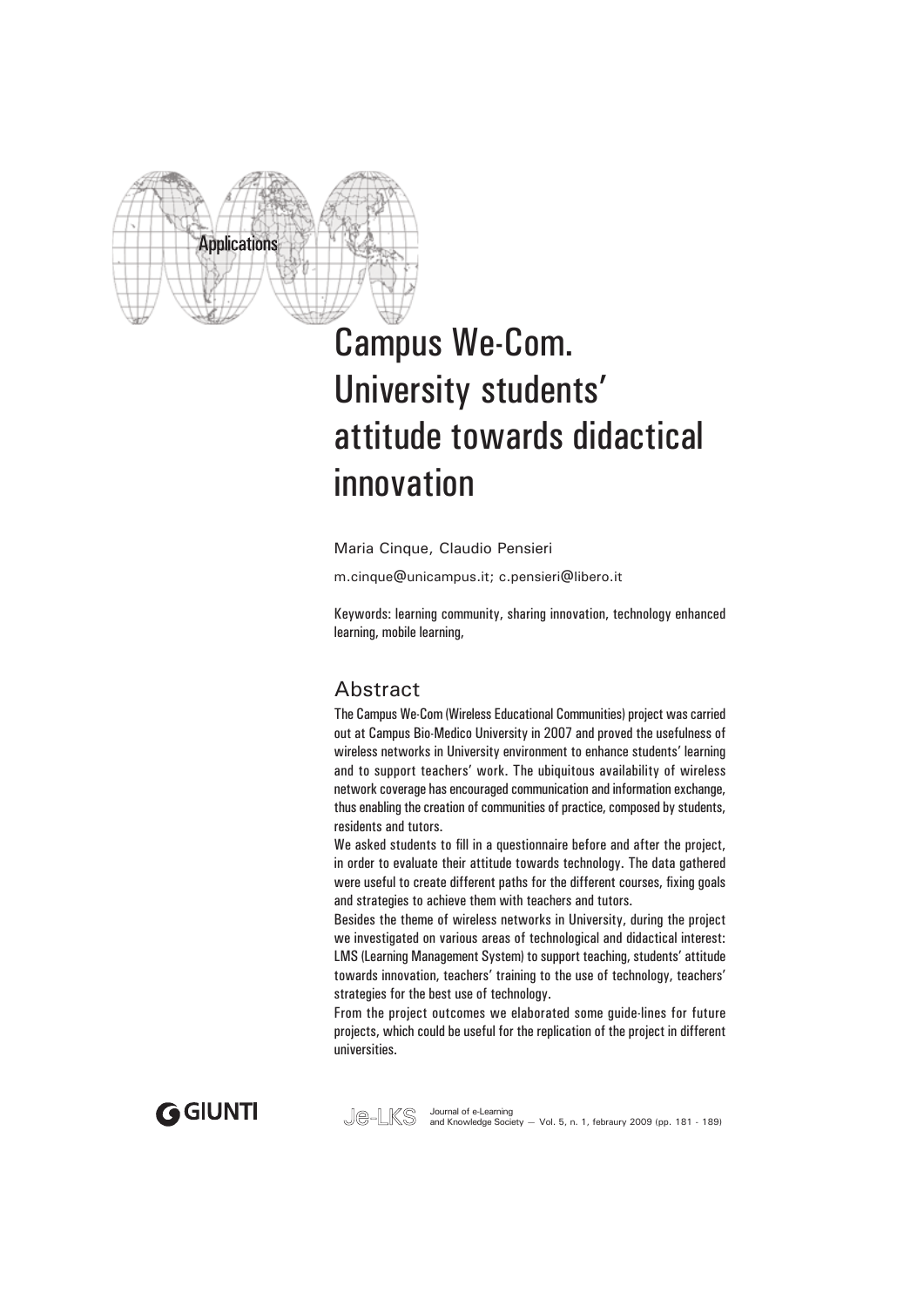#### 1 Introduction

Between October 2006 and August 2007 Campus Bio-Medico University of Rome carried out a project called Campus WeCom (Wireless Educational Communities). The project was supported by the Italian Ministry of University and Research, with the purpose of enhancing the use of wireless technologies for didactic activities, making it easier for students to access university databases and multimedia information. The operative part of the project was carried out by two Departments: the Area of Processing Systems and Bio-Engineering for the technical aspects and the Department of Educational Research for the evaluation of formative efficacy of these tools. The project included different phases: wireless infrastructure installation and configuration; set up of a system for secure wireless access; development of services to be distributed through the wireless network; teacher and student training; monitoring of the project and gathering of feedback; analysis of the results.

### 2 The project

#### 2.1 Goals

At the Campus Bio-Medico University in Rome we have been introduced to the experimental use of wireless networks and portable devices since more than five years and several research activities are on going to deal with this issues. As recipient of HP 2003 Mobility Grant and HP 2005 Technology for Teaching Grant, our University has carried out many projects to assess the use of wireless networks and portable devices (Pocket and Tablet PCs) for both classroom activities and professional training on the job. The projects, concerning both the Faculties of Medicine (including Medicine, Nursing, Dietetics and Science of Nutrition) and Engineering, involved more than 300 students in 4 years. Among the activities was HISS (*Hospital System for Students*), a project carried out in 2003-2004 under the financial support of Hewlett-Packard, which involved in the use of PDAs the students of medicine, nursing and dietetics practising in the ward. Two years later we developed MOPS, for Engineering students' Mobile Problem Solving.

At the beginning of 2007 we launched the We-Com programme, destined to enhance the use of mobile technology at University and to encourage teachers to adopt new pedagogical models that could benefit from the presence of wireless connections. This changed teachers' attitude towards technology. From the beginning of 2008 we started an intensive use in classroom experiences, involving those teachers who were ready to redesign their courses.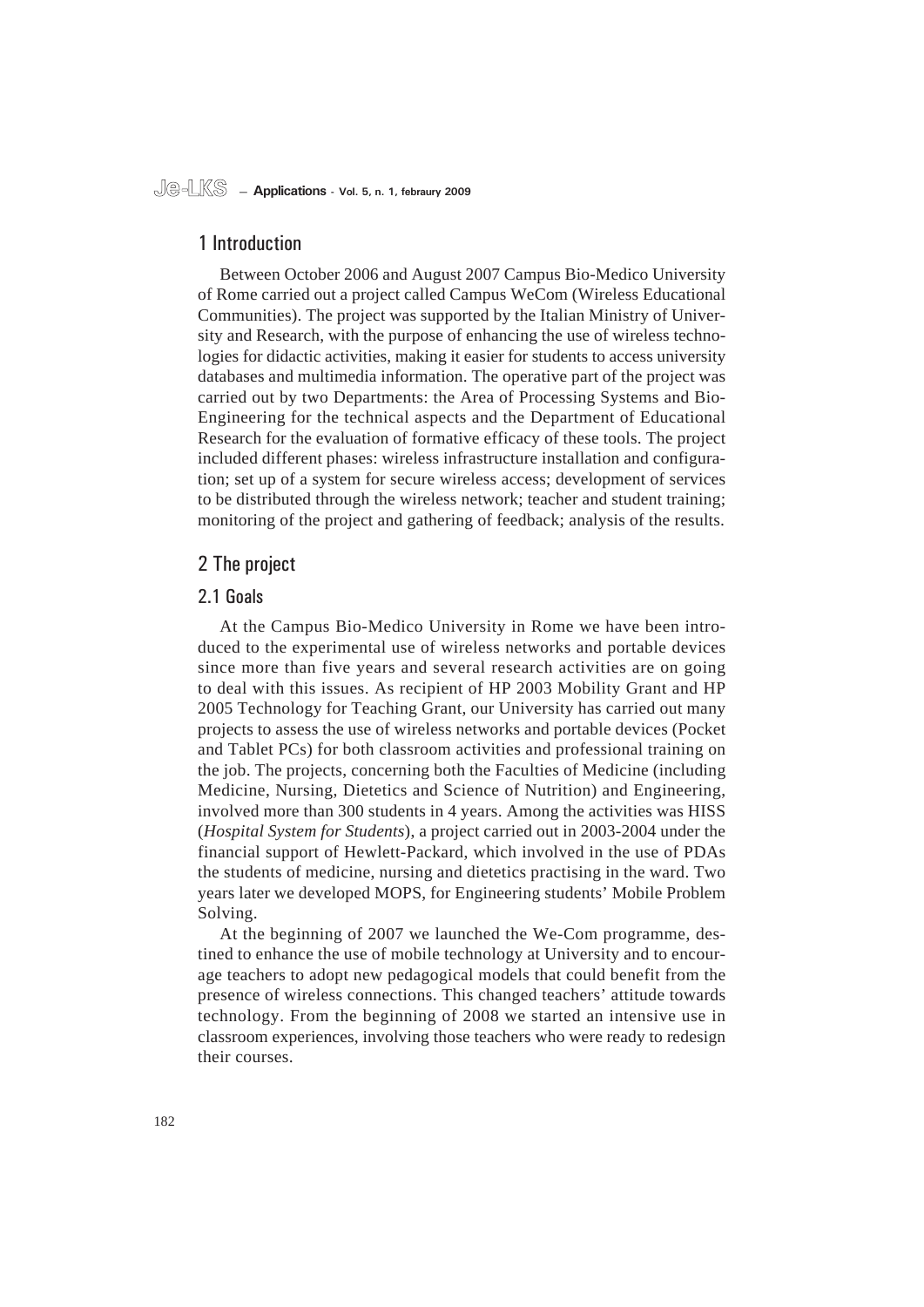#### 2.2 Content and Teaching Strategies

Rather than make an extensive testing, we chose to start pilot projects in different courses: the English course for 1st year students of Nursing and Dietetics; all 3rd year Medicine courses; the course of Image Processing and Transmission and the course of Telematics for 4th year Bio-Engineering Students.

Before starting the project we carried out a survey to investigate on students' attitude and ICT skills, and on the availability of hardware (pocket, laptop and tablet pc).

Furthermore we interviewed teachers in order to gather useful information for the best didactical uses, to identify the kind of training they needed and to provide opportunities for intervention in the various courses.

Although most teachers say that they daily use internet and e-mail, the teaching is based primarily on traditional methods. The objective of the project was to produce a renewal of teaching methods, training teachers so that they can produce their own multimedia resources.

However, not all the teachers have welcomed this news, because the time and resources committed to improving the teaching are not paid. Many teachers asked for credits for the extra effort required by the project.

Teachers' training was oriented by the specific needs of each course: a sort of 'guided tour' among examples, problem solving and exercises. The contents were various. Many solutions were based on Moodle, an open source community-based tool for learning. Our University had adopted it two years before (http://moodle.unicampus.it), but only a few teachers were using it. In some other cases we found 'tailored solutions': for example for Clinical Methodology (3rd year Medicine) we developed an EBM course that, besides giving some historical and theoretical elements, was all based on problem solving. Students were given cases and a portable pc to solve them looking for the best evidence available in specific databases. With Bio-Engineering students we tested innovative tools like Ubiquitous Presenter, an outgrowth of University of Washington's Classroom Presenter, a program that uses Tablet PC ink to allow instructors to annotate pre-prepared slides and students to create submissions for in-class activities. We organized videoconferences and produced podcasting in order to make more interactive frontal lessons and to create an on-line multimedia archive.

#### 3 The survey

#### 3.1 The theoretical background

The theoretical background of the survey was represented by the latest studies on the so-called 'net-generation' (Tapscott, 1998), i.e. the generation of 'digital natives' (Prensky, 2001), formed by young people born between 1980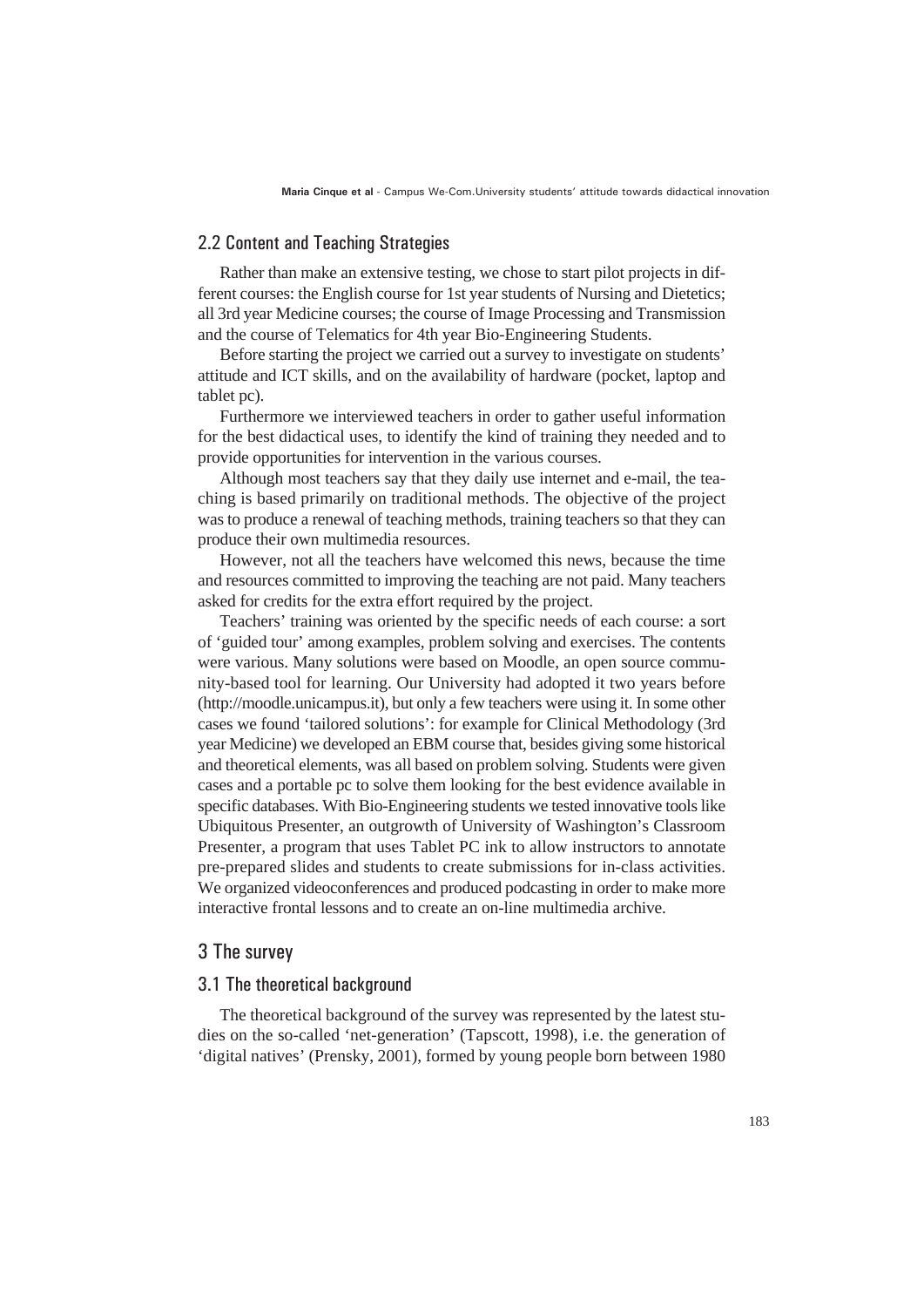# **Je-LKS — Applications - Vol. 5, n. 1, febraury 2009**

and 1994. According to these studies digital natives are at university: they speak a language that their teachers, 'immigrants' in the digital land, can't understand. We wanted to test if this label was applicable to our university students.

In addition to these studies, we took into account the line of research, very extensive, on the process of diffusion of innovations, since the early contributions of the French sociologist G. Tarde (1903), through those of B. Ryan, N. Gross (1943), which identified five categories of people, according to their different involvement in the spreading of innovations. In the Sixties this classification was proposed again by E. Rogers (1962) who distinguished among innovators (venturesome, educated people, who use multiple info sources), early adopters (social leaders, popular, educated), early majority (deliberate, many informal social contacts); late majority (sceptical, traditional, lower socio-economic status); laggards – neighbours and friends are main info sources, fear of debt. Rogers theorized that innovations would spread through society in an "S curve", as the early adopters select the technology first, followed by the majority, until a technology or innovation is common.

Our hypothesis was that, thanks to the project, our students' attitude could change and some of them could pass from resistance to enthusiasm for innovation.

#### 3.2 The target and the questionnaire

A self-administered questionnaire was given to a sample of 90 students, representative of the total population of our university (800 students). The questionnaire included 18 questions, presented in a variety of different styles: multiple choice, Likert scale and free text. They were created to investigate 4 main areas:

- ICT skills; •
- hardware availability; •
- attitude to multimedia learning and to peer to peer exchange; •
- student's centered innovation process. •

#### 3.3 The results of the pre-test survey

The results of the first survey outlined a very different picture from what we had expected. Our students are definitely different from the American 'digital natives'. The majority of them (96.4%) have some familiarity with digital tools and, in particular, with the Internet, but their use is limited. Internet is mainly used to perform (on average) 2 or 3 tasks: research (79 students out of 90), e-mail (72/90) and didactical activities (51/90). Our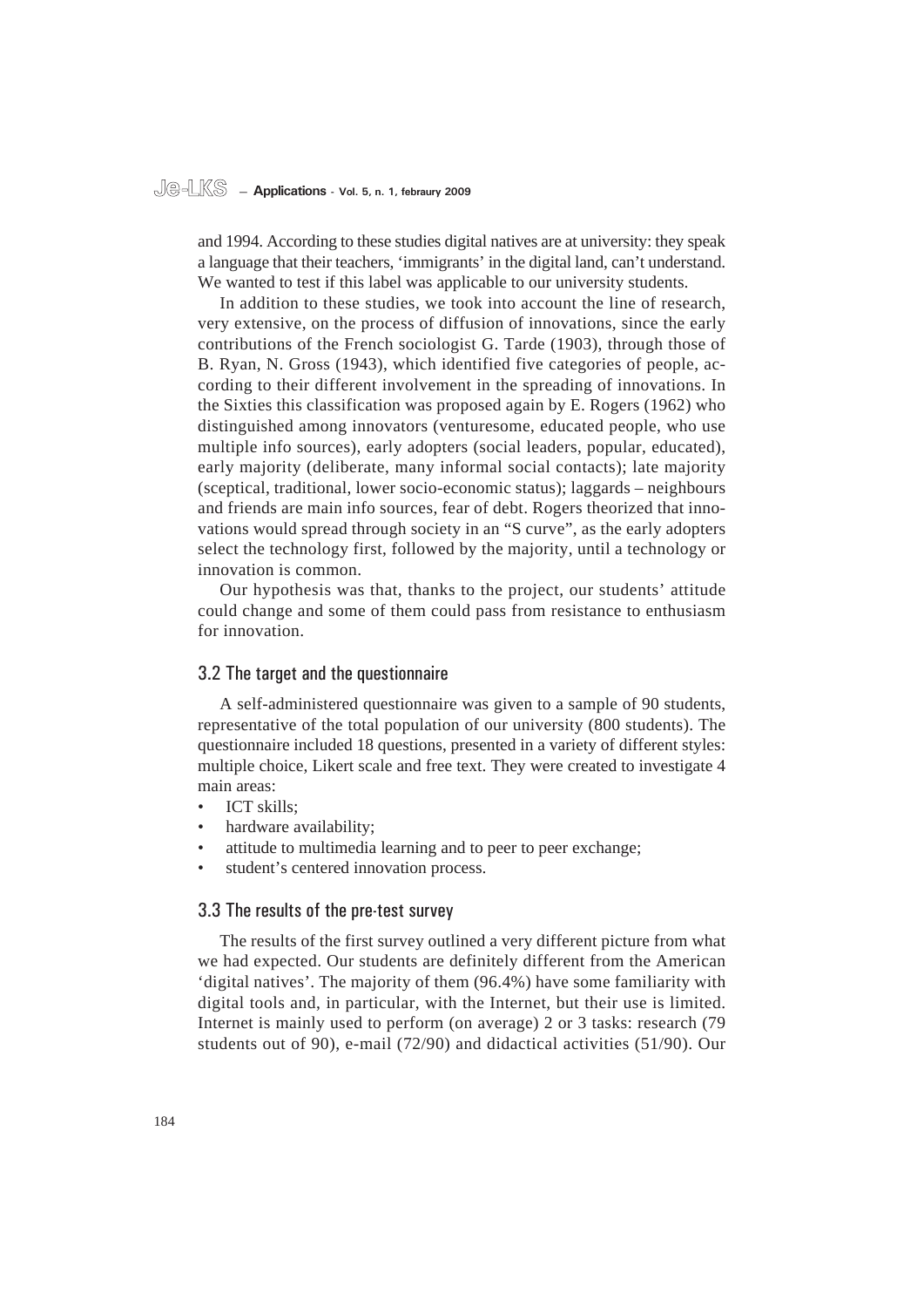students often don't play an active role in the process of diffusion of innovation. Their attitude is not always positive: some of them fear that these instruments may limit their reasoning and thus be dangerous for people preparing for healthcare professions.

It seems that the digital natives generation, in Italy, is not yet arrived at university. Perhaps this label can be more correctly be used with students who attend now the middle school and secondary school.

#### 4 Project outcomes

After the project we registered a significant increase in wireless network logs and Moodle access (they tripled during the project, with positive effects even at long distance). The project improved the technological level of the University, despite some technical problems (for example for PC with different operating systems - Linux or Mac OS) and some organizational problems (not all the teachers were available for the project).

#### 4.1 The results of the post-test survey

After the project the ICT skills of the students were remarkably improved and, furthermore, their awareness in the use of technology was enhanced. For example the number of positive answers to the question "Do you know what is a wireless network?" increased by 9%, including both those who say that they know what is a wireless network (+4% compared to the pre-test survey) and those who use it  $(+5\%)$ .

The data showed that the project didn't affect those who never use the internet (same rate as the previous test: 3%), but, in the group of students who use internet every day, it increased the number of hours per day (+9%). Furthermore, compared with the previous phase, there was a raise in the use of internet for educational purposes (+16%) and Moodle, which was used to download resources from 50% of students.

As for the peer-to-peer activities, sharing of notes, recordings and educational materials among students, we saw a decrease: it seems that students didn't need to share material during the project, maybe because everything was already available on Moodle. Students also demonstrated a strong appreciation for all initiatives and efforts of teachers to propose new methods and tools. Some of them perceived a sense of advantage and greater competence in the use of digital tools.

We assigned a total score to each questionnaire (sum of the four variables) in order to classify users according to Rogers' categories. Previously we determined the range of values corresponding to each category.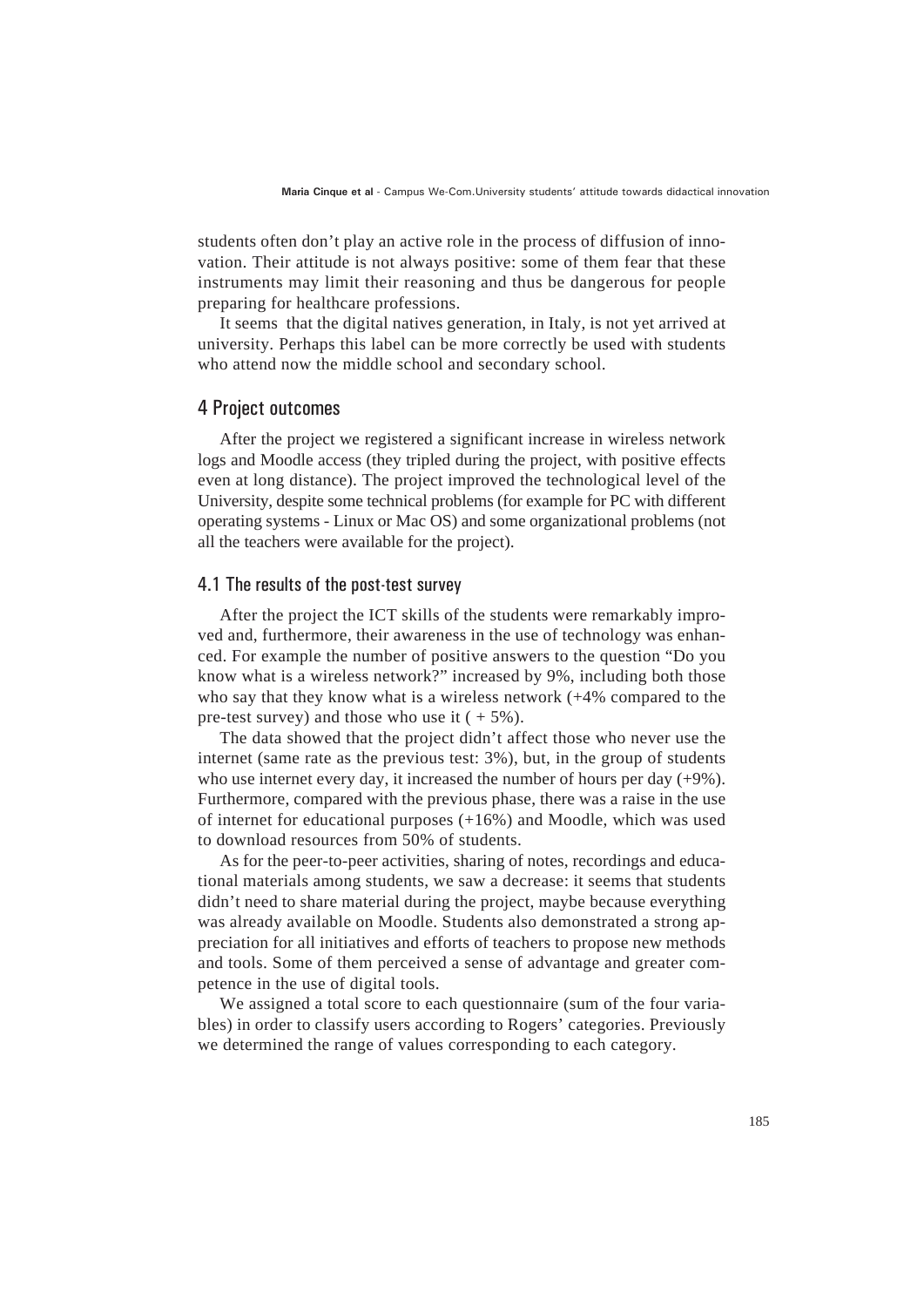#### **Je-LKS — Applications - Vol. 5, n. 1, febraury 2009**

| Attribution to Rogers' categories |                                               |  |
|-----------------------------------|-----------------------------------------------|--|
| <b>Questionnaire Total Score</b>  | <b>Tipology (based on Rogers' Categories)</b> |  |
| from 20 to 30                     | Innovator                                     |  |
| from 10 to 19                     | early adopter                                 |  |
| From $+9$ to 9                    | early majority                                |  |
| from $-10$ to $19$                | late majority                                 |  |
| from -20 to 30                    | Laggards                                      |  |

| <b>TABLE 1</b>                    |  |  |
|-----------------------------------|--|--|
| Attribution to Rogers' categories |  |  |

After the project most of the students resulted distributed between the "early majority"  $(+ 22\%$  compared to the pre-test) and the "early adopters"  $(+ 9\%)$ .



Figure 1. Users according to Roger's categories : Pre-test data vs. Post-test data

#### 4.2 Related works

In 2002 the Medicine Department of the University of Milan developed a project called "Campus Doctor Online", with the aim of providing an online training support to traditional, in presence, teaching activities' (Pinelli *et al*., 2003). In the same year the University of Florence (Pettenati, 2002) carried out a similar project limited to the courses of Engineering. The good results convinced the project's principal investigators to extend the experience to other courses. Previously they made a survey on teachers' attitude (Selisca-Martinelli, 2002), with encouraging results: a good confidence of the teachers with the tools and a certain confidence in the possibilities for technology supported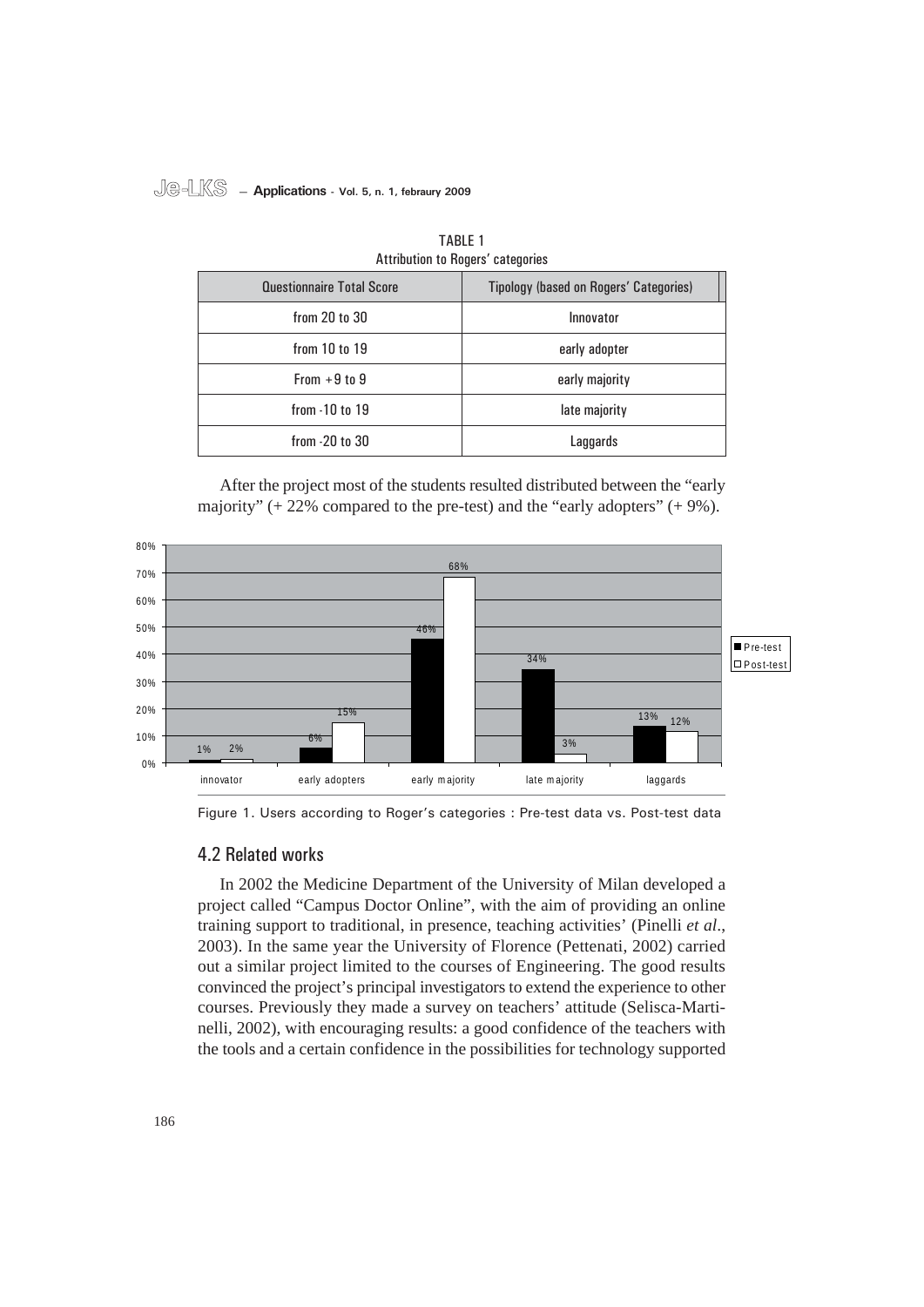didactics, which could complement - not replace- the traditional one.

Particular extension has the wireless Urbino Campus Project (http://www. wireless-campus.it/), a wireless network that extends throughout the Province of Pesaro and Urbino, playing the role of civic network not only for University students, but for all the inhabitants and the visitors of the Province.

A survey on the use of technologies by the new generation of 'digital natives' in the USA involved 4364 students - between 13 and 25 years old - from 32 colleges in 5 different federal states. All students of the survey use Internet: students of the 1<sup>st</sup> year, who often live in college, access the Internet through the University network (82.2%), while older students access it through external suppliers of services (56.4%). The main activities performed are: preparation of documents and papers (99.5%), mailing (99.5%), surfing Internet for entertainment (97.2%); didactics activities (96.4%).

#### 5 Conclusions

The experience gathered from the project included critical points and opportunities that could be relevant for future programmes and, in general, for the replicability in other contexts.

Teaching strategies and educational challenges*.* The Universities strategies for the use of technology are increasingly characterized by a certain 'pressure' (Wilson *et al*., 2007): on one side, the greater technological innovation of the 'outside world', i.e. the availability of more personal resources (skills and tools); on the other side, University budget cuttings. In this context it would be useful to decentralize the responsibility of the acquisition and maintenance of resources, leaving to the ICT Department of the universities the task of monitoring the use and ensure security, thus creating an integration of personal and institutional resources.

Management process*.* There are two ways to introduce an innovation: "topdown" and "buttom-up". The two ways must integrate and mutually enhance. Innovation can't be "super-imposed" but the process can be coordinated and directed so that it doesn't depend only on the goodwill of the individual teacher or student, but it is supported at all stages: tecnical, methodological and didactic.

Hardware infrastructure*.* The availability of hardware for teachers who have no own resources (computers, networks, specific application) is necessary in order to achieve the research goals. For this project, University Campus Bio-Medico bought laptop computers and managed them through a centralized services center. However we tried, in all the possible ways, to encourage the use of personal resources and to integrate them in the project.

Software infrastructure*.* While Moodle is a very good platform, it is neces-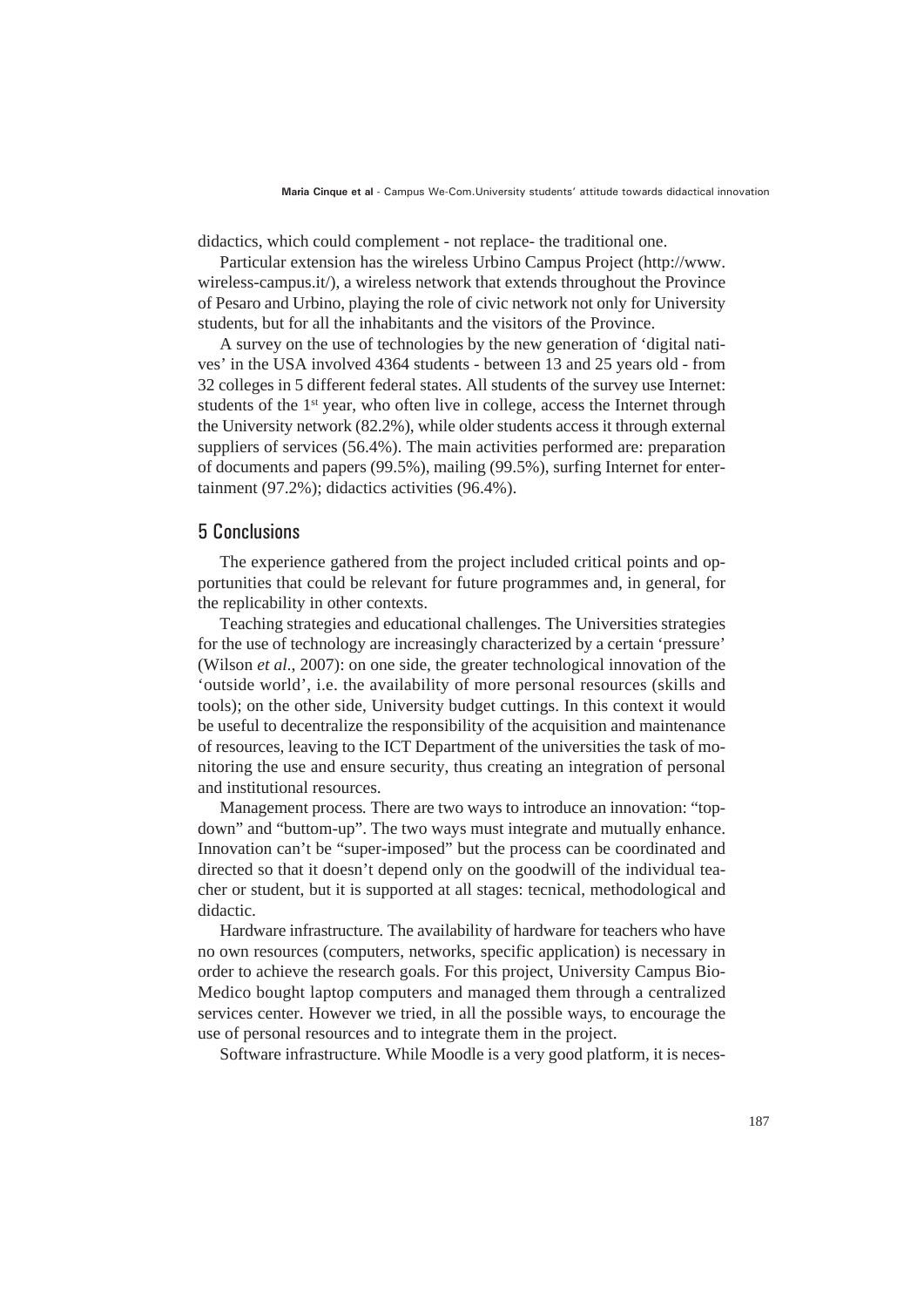#### **Je-LKS — Applications - Vol. 5, n. 1, febraury 2009**

sary to integrate it with other tools (specific applications, selected from the open source ones or possibly created *ad hoc*) for the implementation of various learning environments. Teachers aren't compelled to know all the tools but they can use them on suggestion by experts. It would be useful to have a team, with ICT and educational experts, that periodically make a review of the tools and present them to the teachers, following them during classroom activities. Furthermore the team should also be able to develop *ad hoc* applications on teachers' request.

Architectural infrastructure*.* Besides traditional classrooms and laboratories it would be useful to have open areas, covered by the wireless network, in order to allow students to study individually or in group. Ideally, each area could support different kind of purpose: simulations, problem solving and other group activities; individual study; entertainment. The environment could also be enough flexible to support different kind of activities, taking into account also possible future needs, so that space itself can be reconfigured and well reallocated.

Learning Object*.* D. Wiley (2000) defines LO "any digital or non-digital resource that can be reused to support learning". It's not worth, in general, that teachers always create new contents starting from zero, while it is plausible that they could build on already existing resources, organized and made available by a university team of experts .

Tutorial system*.* It is very important that tutors should have both technical skills and subject expertise to be able to follow the students. In some cases, forms of peer-tutoring among students could be encouraged.

Formal and informal*.* Near the activities and instructional technologies, more importance should be given to informal learning and free exchange among the students (podcasting, forum, file-sharing). In this way, the ICT tools used for educational goals can be derived directly from those that young people employ everyday for personal use or for entertainment.

## BIBLIOGRAPHY

- Pettenati M. C. (2002), *Università e nuove tecnologie. Dalle singole esperienze di innovazione alla pratica della prassi quando un intervento di didattica ondine diventa ripetibile*, URL: http://www.formare.erickson.it/archivio/marzo\_aprile/ quattro.html (accessed on 4<sup>th</sup> February 2009).
- Pinelli I. *et al*. (2003), *La formazione dei docenti all'interno del progetto Campus Medico Online*, URL: http://www.ctu.unimi.it/pdf/didamatica2003-irispinelli.pdf (accessed on 4<sup>th</sup> February 2009).